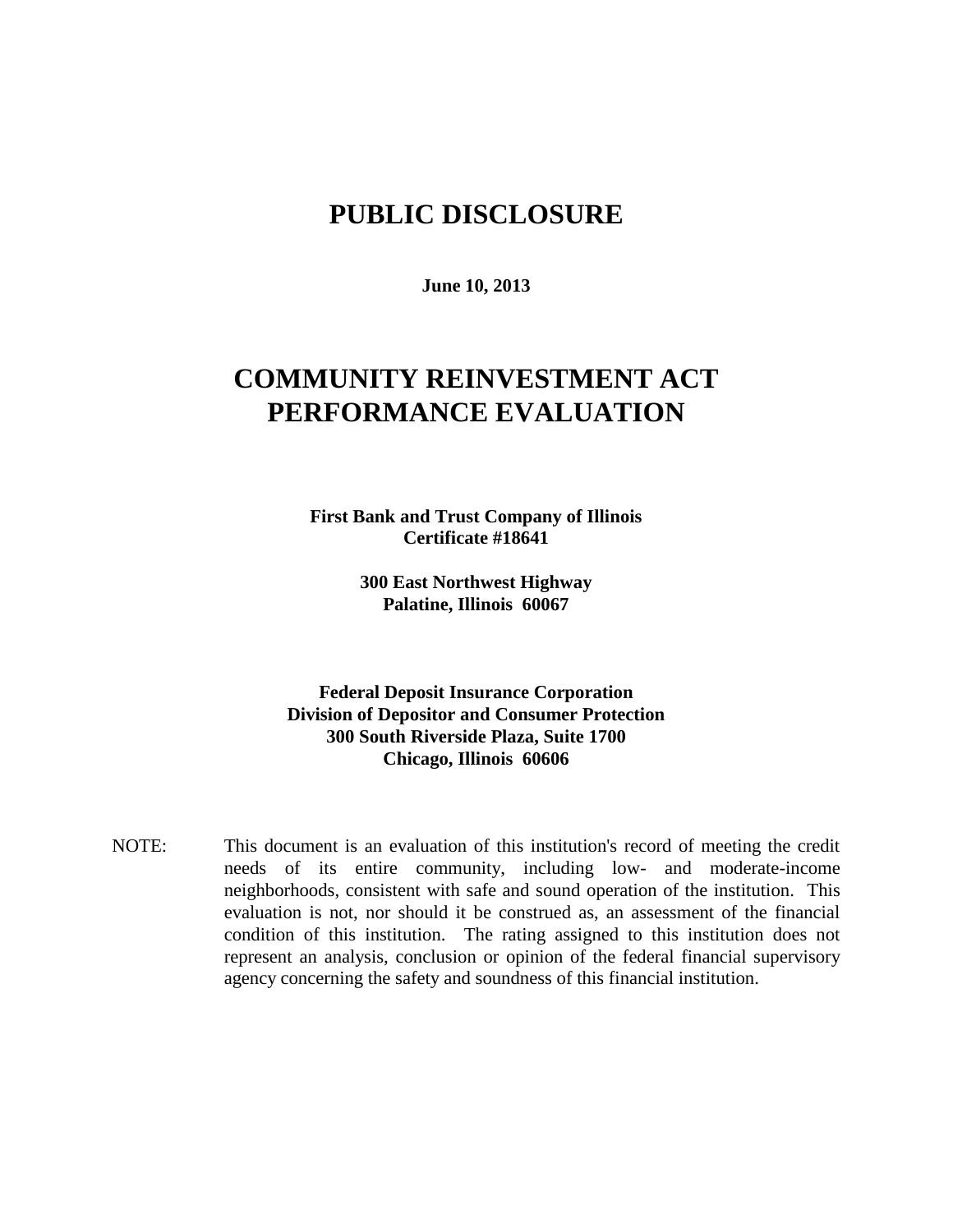### **INSTITUTION RATING**

#### **INSTITUTION'S CRA RATING:** This institution is rated *Satisfactory*.

First Bank and Trust Company of Illinois has a satisfactory record of helping to meet the community development needs of its assessment area in a manner consistent with its resources and capabilities. The rating is supported by the following factors.

- The institution has an adequate level of community development lending with a strong concentration in low- and moderate-income areas.
- The institution's community development investments and grants represent an adequate volume of qualified activity within the assessment area.
- The institution has a poor level of community development services.
- Although the qualified community development activity is not particularly complex or innovative, the institution has exhibited an adequate responsiveness to the credit and community economic development needs of the assessment area.

## **DESCRIPTION OF INSTITUTION**

First Bank and Trust Company of Illinois (First Bank) is a \$306 million state-chartered commercial bank, and a wholly-owned subsidiary of Northwest Bancorporation, Inc., a one-bank holding company. The bank operates from its sole facility in Palatine, Illinois, which is located in an upper-income census tract.

The bank is primarily a commercial real estate lender with a particular focus on commercial predevelopment, development, acquisition/transition, and bridge financing. As small business, small farm, home mortgage, and consumer financing are not generally offered (with the exception of a rare accommodation), the institution does not engage in the types of lending that are evaluated in the context of a traditional CRA evaluation. Consistent with this strategy, on July 1, 2003, the bank received a "wholesale bank" designation, which it continues to maintain. Although the institution offers a traditional array of business and consumer deposit product offerings, the bank's deposit gathering efforts have been primarily focused on certificates of deposits, representing approximately 84 percent of its deposit base.

Consistent with the institution's focus, 64 percent of the bank's lending is concentrated in commercial lending, primarily in commercial real estate, as well as construction and land development financing. Virtually all of the remaining loans are residential real estate transactions secured by non-owner occupied properties. It should be noted that the bank's overall loan portfolio has decreased 44 percent and total assets have decreased approximately 15 percent since the previous evaluation conducted as of February 28, 2011. This is due in part to